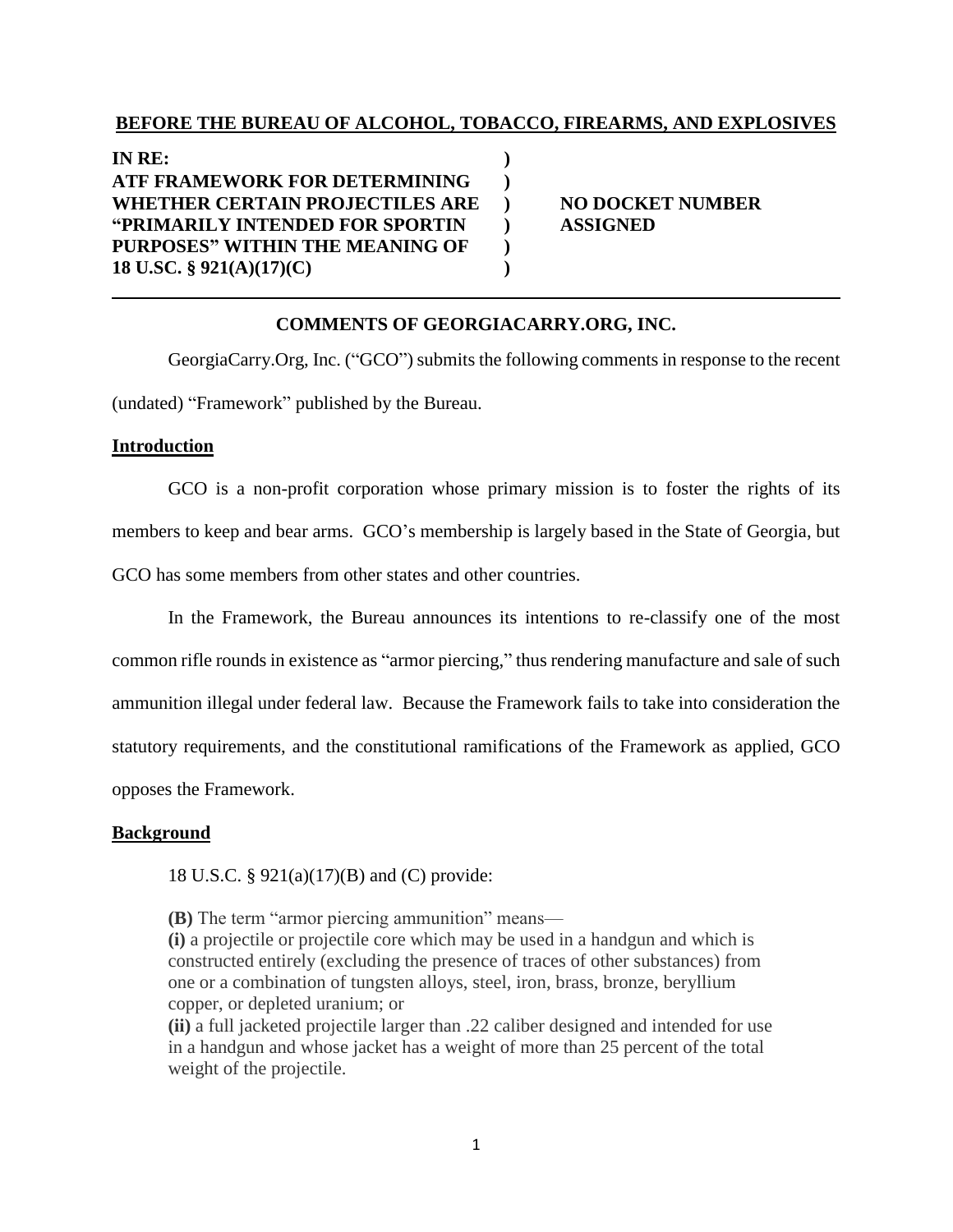**(C)** The term "armor piercing ammunition" does not include shotgun shot required by Federal or State environmental or game regulations for hunting purposes, a frangible projectile designed for target shooting, a projectile which the Attorney General finds is primarily intended to be used for sporting purposes, or any other projectile or projectile core which the Attorney General finds is intended to be used for industrial purposes, including a charge used in an oil and gas well perforating device.

The Framework proposes to re-classify M855 (NATO 5.56 "green tip") ammunition as "armor piercing" under the statute, resulting in the prohibition of its manufacture or sale. The Framework asserts that M855 ammunition meets the definition of armor piercing under 18 U.S.C. §  $921(a)(17)(B)(ii)$ , and that it is not primarily intended to be used for sporting purposes.<sup>1</sup>

### **Discussion**

 $\overline{\phantom{a}}$ 

# *I. M855 Fails the Statutory Tests for Armor Piercing Ammunition*

Congress created objective tests, coupled with a subjective "savings clause" for determining whether given ammunition is armor piercing. Ironically, whether the ammunition does pierce armor, or is more adept at piercing armor than other (presumably "non-armor piercing") ammunition, is not relevant. Instead, Congress elected to establish criteria related to caliber, weight, and other physical characteristics, plus design intent, to determine objectively if ammunition is armor piercing. Only ammunition that meets these objective criteria is then considered under the subjective test of whether the attorney general finds that there is a "sporting purpose" for the ammunition. The objective criteria are:

- 1. The projectile must be "larger than .22 caliber;"
- 2. The projectile must have a jacket that weighs more than 25% of the total weight of the projectile;

<sup>&</sup>lt;sup>1</sup> The Framework does not assert that M855 ammunition meets the definition of § 921(a)(17)(B)(i), so GCO does not address that possibility here. GCO observes that M855 would not meet that definition, however, because it has some lead in the core, and therefore is not "entirely" made of the materials listed.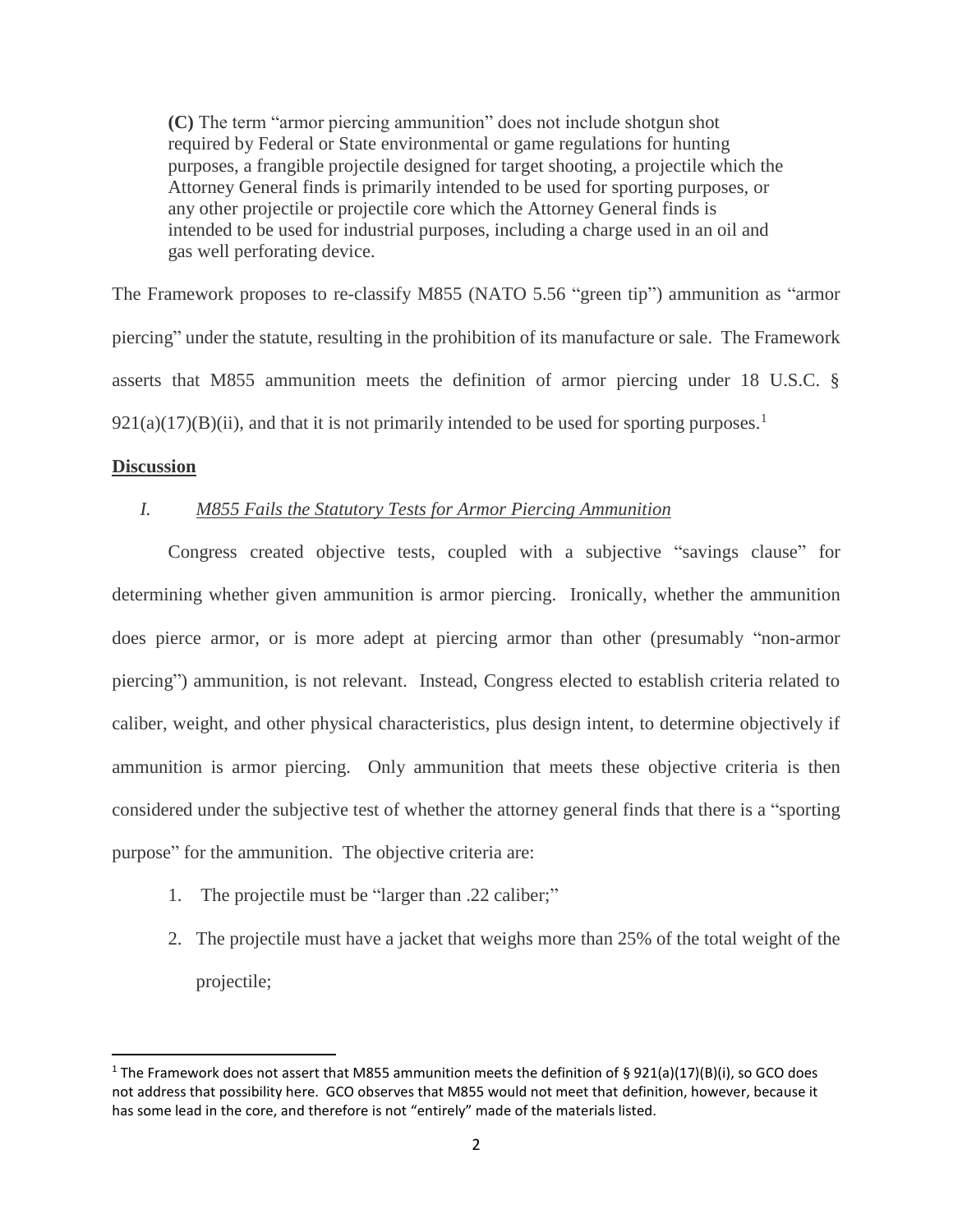- 3. The projectile must be fully jacketed;
- 4. The ammunition must be designed and intended for use in a handgun.

GCO will show below that M855 ammunition does not meet any of the objective criteria, and therefore does not meet the statutory definition of armor piercing.

# *a. M855 Is Not "Larger Than .22 Caliber"*

A threshold requirement for armor piercing ammunition under the statute is that it must be "larger than .22 caliber." The Bureau seems to have assumed, without discussion, that M855 meets that requirement. The SAAMI specification for M855 projectile diameter is 5.7 mm, or .224 inches. By contrast, the diameter for .22 long rifle projectiles is 5.72 mm, or .225 inches.<sup>2</sup> Both are commonly referred to as ".22 caliber." On that basis alone, one might conclude that M855 is not larger than .22 caliber.

Moreover, because the statutory requirement contains only two significant digits, one must round any subject ammunition to two significant digits in order to make a comparison. M855 projectiles, rounded to two significant digits, are .22 in diameter. Thus, M855 ammunition fails the threshold requirement of being larger than .22 caliber and cannot, by definition, be armor piercing. Ironically, one might argue that .22 LR ammunition should be rounded up to .23 caliber, and therefore it passes this test.

### b. The Jacket Does Not Weigh More Than 25% of the Core

Another threshold requirement is that armor piercing ammunition must have a jacket whose weight is more than 25% of the weight of the projectile. In its Framework, the Bureau fails to make any findings regarding this requirement. The jacket on the projectile of M855 ammunition

 $\overline{\phantom{a}}$ 

<sup>&</sup>lt;sup>2</sup> SAAMI specifies a range for .22 LR projectiles, of 0.2255  $+/-$  0.004 inches.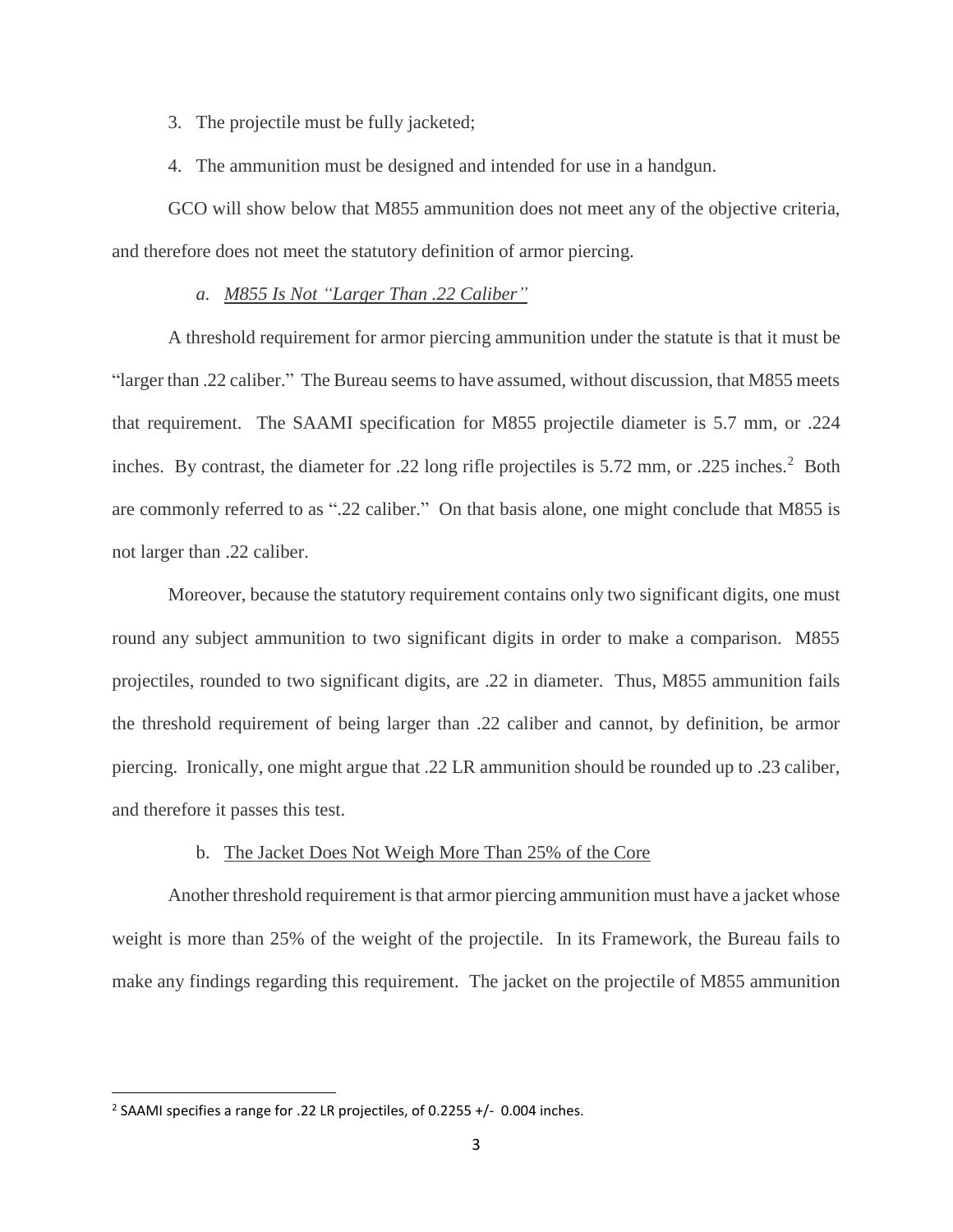weighs approximately 10.8 grains.<sup>3</sup> The entire projectile weighs 62 grains. That means the jacket weighs approximately 17% of the total weight of the projectile. By definition, M855 ammunition is not armor piercing, and the Bureau would be exceeding its authority to determine otherwise. It is unclear why the Bureau apparently assumes, without finding, that M855 ammunition meets this requirement.

# c. M855 Is Not Fully Jacketed

 $\overline{\phantom{a}}$ 

Yet another threshold requirement in §  $921(a)(17)(B)(ii)$  is that the projectile have a "full jacket." M855 ammunition has only a partial jacket, the tip being an unjacketed steel core painted green.<sup>4</sup> In addition, GCO understands that at least some manufacturers do not jacket the entire butt end of the projectile. Because it is not fully jacketed, M855 is statutorily excluded from being armor piercing ammunition.

# d. The Ammunition is Not Designed and Intended for Use in a Handgun

The Framework acknowledges that the M855 ammunition was developed at a time when there were no commercially available handguns chambered for it. Relatively recently, however, manufacturers have begun marketing handguns that will fire .223/5.56 NATO ammunition, including M855. Significantly, the availability of such handguns is the only development the Bureau cites as evidence that M855 is designed and intended for use in a handgun. That is, nothing about the ammunition itself has changed. There have been no design changes since the advent of handgun availability. Ammunition manufacturers continue to produce ammunition to exactly the

 $3$  GCO cannot find a published specification for jacket weight, but some literature suggests a typical weight is 10.8 grains. If there is no specification, the Bureau would be unable to find that *all* M855 ammunition meets the jacket weight element of the test. Instead, the Bureau would have to find this on a product by product basis and could not categorically exclude all M855 ammunition.

<sup>4</sup> GCO observes that some manufacturers describe their product as "full metal jacketed," but of course the manufacturer's description is not dispositive. If a projectile is not completely encased in the jacket, it can hardly be described as fully jacketed.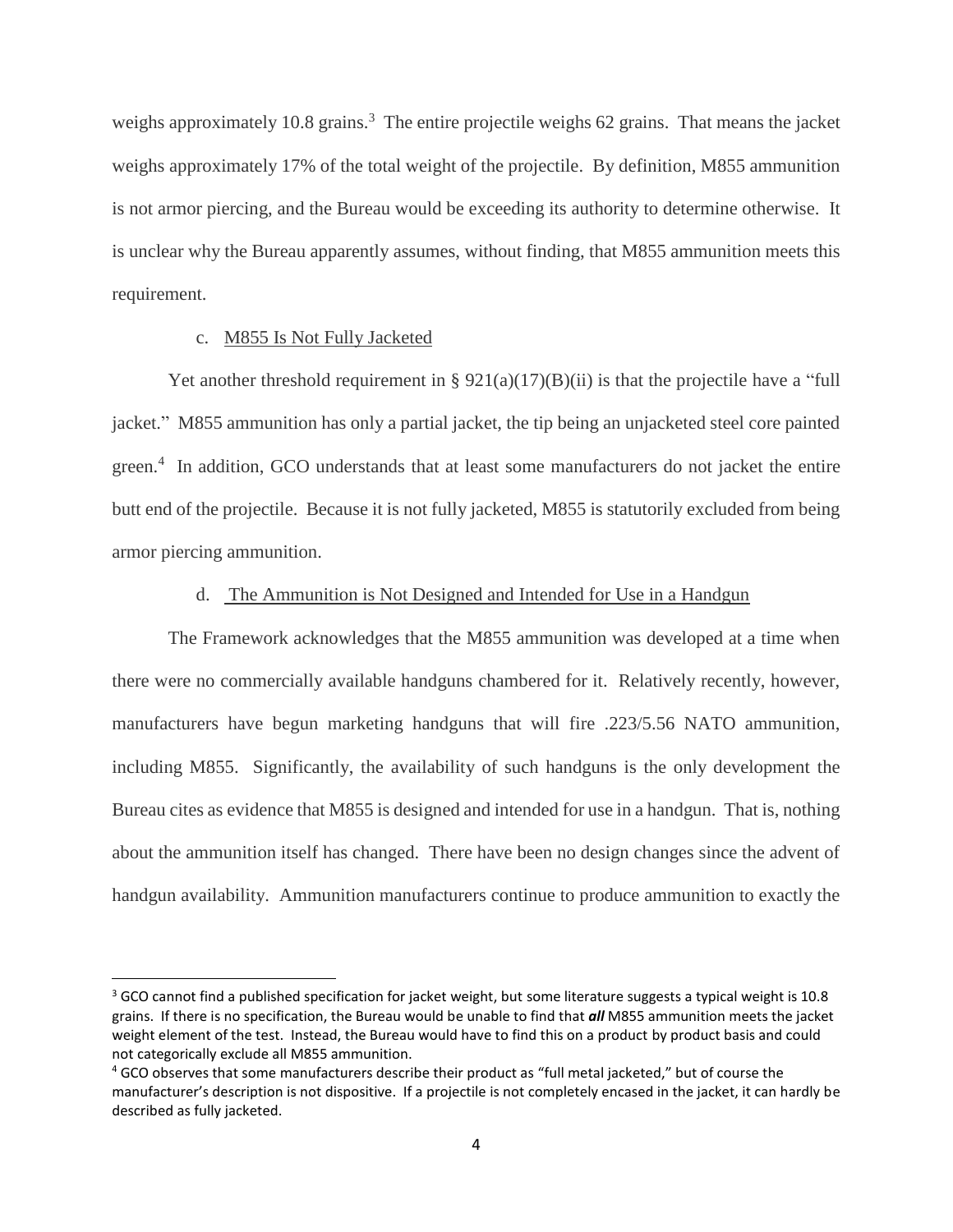same specifications for rifle use that they made when the only devices commercially available to fire the ammunition were rifles. In short, the ammunition is not designed to be used in handguns. Instead, firearms manufacturers have developed handguns intended to be used with rifle ammunition.

It is a feature inherent in our economic system that innovators will find new ways to use existing products, and will even develop new products to be used with existing products. New applications for existing products cannot be logically thought of as design changes of those products.

Dried peas were on the market for decades. One day, someone invented a spring loaded plastic toy in the shape of a handgun, capable of discharging dried peas at harmless velocities. Did that invention cause newly-dried peas to be designed and intended to be fired from pea shooters? Of course not, at least not in any logical use of the word "designed." Dried peas continued to be designed and intended as dehydrated food. It just so happened that there were devices chambered to fire them.

#### **II. The "Sporting Purpose" Requirement Is Unconstitutional**

If the Bureau were to find that M855 ammunition meets *all* the statutory criteria for armor piercing status (in the face of the apparent lack of meeting *any* of the criteria), then the attorney general may consider whether the ammunition nonetheless is primarily "intended for use for sporting purposes." The phrase "sporting purposes" is not defined, but the Bureau interprets it to mean "for shooting sports." Framework, p. 8.

This regime thus supposes that the federal government may limit or ban all handgun ammunition that is not primarily intended for shooting sports. In doing so, the regime ignores that the Second Amendment guarantees a core right to "keep and carry arms in case of confrontation."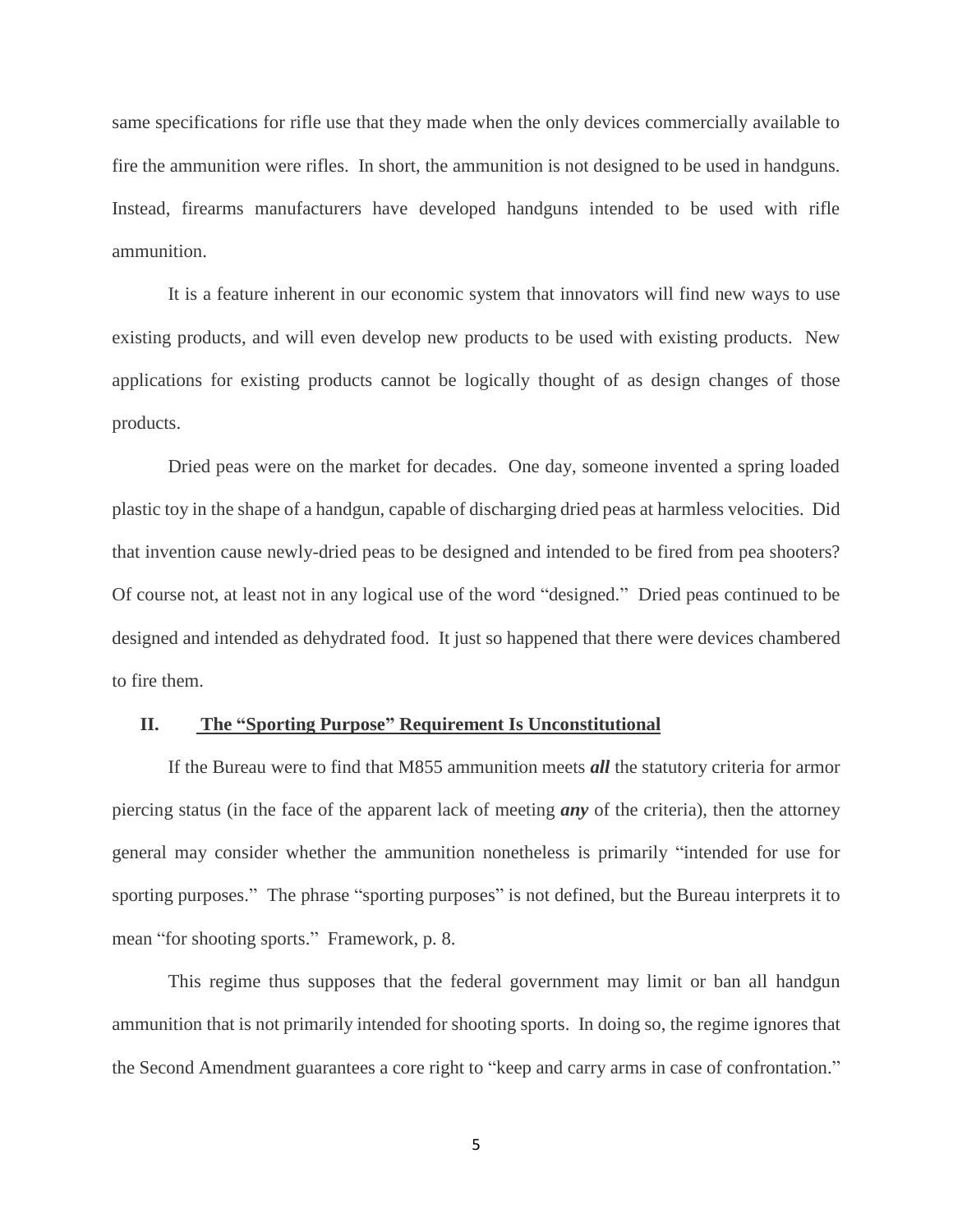*District of Columbia v. Heller,* 554 U.S. 570, 592 (2008). Given that "[T]he American people have considered the handgun to be the quintessential self-defense weapon," [*Id.* at 629], it is difficult to understand why the test is "sporting purpose" rather than "self defense purpose." For if the Bureau applies the "sporting purpose" test in such a way as to exclude ammunition readily usable in a handgun for self defense, then the Bureau could make a similar finding against any or all handgun ammunition.

The very reasons the Bureau uses for proposing the lack of a sporting purpose are the very reasons that make a given handgun more readily usable for self defense. The Framework concludes that only single-shot handguns, with a bolt action or break action and no magazine, are "sporting purpose" handguns. But such handguns are not particularly suited to self defense. Repeating guns, either revolvers or semiautomatics, are much more commonly used for self defense purposes. By applying the "sporting purpose" provision so as to exclude commonly-used self defense handguns, the Bureau is infringing on the Second Amendment right to keep and bear arms for self defense in case of confrontation.

#### **Conclusion**

M855 does not meet any of the statutory criteria for being armor piercing, but even if it did, it would be unconstitutional to ban its manufacture on the premise that it is not intended for a "sporting purpose." The Framework is fundamentally flawed and must be discarded.

Dated the 25<sup>th</sup> day of February, 2015

John R. Monroe Attorney for GeorgiaCarry.Org, Inc. 9640 Coleman Road Roswell, GA 30075 678 362 7650